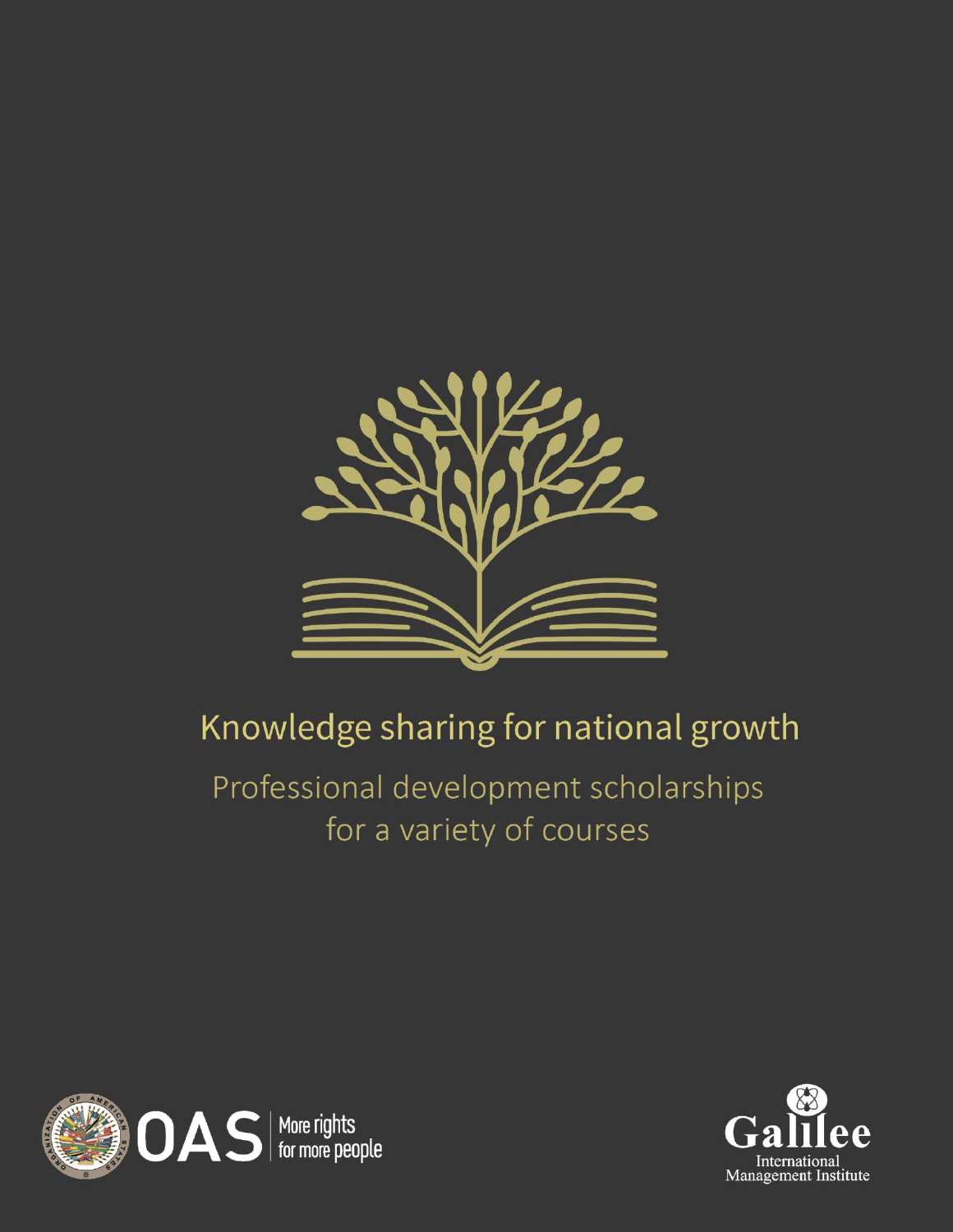## **ABOUT THE PARTNER INSTITUTIONS:**

- $\triangleright$  The General Secretariat of the OAS (GS/OAS) is the central and permanent organ of the [Organization of American States](http://www.oas.org/en/) (OAS).
- Through its Department of Human Development, Education and Employment (DHDEE), GS/OAS supports **OAS** member States in creating policies and executing programs that promote human capacity development at all educational levels.
- $\triangleright$  By enabling formative opportunities to citizens, DHDEE strengthens democratic values and security under the framework of regional integration.
- $\triangleright$  DHDEE does this: (i) by supporting the efforts of OAS member states to improve the quality of and equity in education; and (ii) by assisting the citizens of the Americas in realizing their full potential by giving them access to knowledge and skills through training that improves the standard of living for individuals, families and communities in the region.

The [Galilee International Management Institute](http://www.galilcol.ac.il/) – Israel (GIMI) develops advanced capacity building courses for professional personnel from all over the world.

- $\triangleright$  Since its establishment in Israel in 1987, the GIMI has received a global reputation as a leading management institute.
- $\triangleright$  The GIMI was founded on the belief that all countries can advance its economies by investing in the human element - in the knowledge as well as the innovative, daring thinking of the people working in each sector of society.
- This belief followed as the GIMI witnessed the rapid economic and infrastructural development of Israel in less than seventy years since its establishment, despite the lack of natural resources. Social emphasis on education and initiative has proven to be a powerful engine of progress.
- $\triangleright$  To date more than 16,000 senior managers, administrators and planners, from over 170 countries, have graduated from the GIMI's programs.
- $\triangleright$  the GIMI is actively concerned with sustainable progress, the GIMI's senior management keeps in touch with its graduates, fostering cooperation and knowledge sharing, years after of participation in the GIMI courses. In turn, the GIMI's valued alumni provide feedback that enables GIMI to continue improving and making its programs the most relevant from year to year.

#### **Galilee Achievements and Initiatives**

- Taking advantage of the position of Israel as an innovative world leader in various fields, based on knowledge development and investment in education, GIMI has a team of experts that deliver comprehensive and varied programs.
- $\triangleright$  In addition to its annual offerings, GIMI has long-term training agreements with many countries, including China, Kenya and Nigeria, by granting tuition scholarships.
- $\triangleright$  This is in line with GIMI's mission to increase its commitment to share the Israeli know-how in an effort to improve sustainable development.
- $\triangleright$  The GIMI is proud that its graduates attribute much of their success from attending GIMI programs. Among its Alumni are Government Ministers, University Vice Chancellors, State Governors and high ranking officials, both Governmental and from the NGO sector.
- $\triangleright$  Pertinent to its belief that everyone benefits by co-existence, despite the current political climate GIMI constantly works with and welcomes participants from Jordan, Egypt, Indonesia, Afghanistan and key Palestinian organizations to deliver capacity building programs to advance development.
- $\triangleright$  The GIMI views this pro-active investment, especially in regional cooperation, as key in the path to peace.
- $\triangleright$  The GIMI also participates in many projects that promote Israeli-Palestinian endeavors towards coexistence.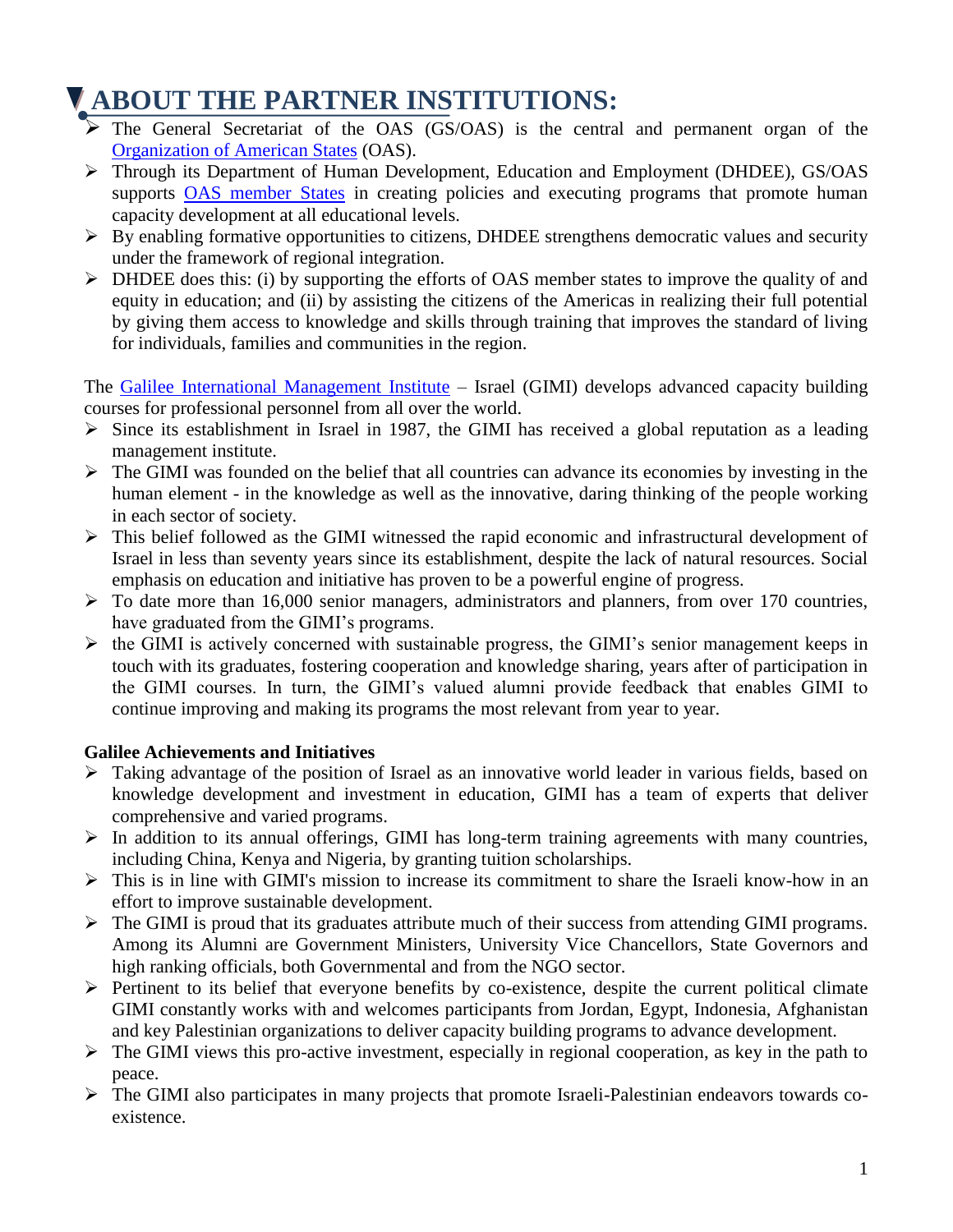### **SCHOLARSHIP OVERVIEW:**

|                                          | <b>Calendar of Courses</b><br>http://www.oas.org/en/scholarships/PAEC/2018/Calendar-2018.pdf                                       |
|------------------------------------------|------------------------------------------------------------------------------------------------------------------------------------|
|                                          | OR.                                                                                                                                |
| <b>COURSES:</b>                          | http://www.galilcol.ac.il/images/Calendar%202018.pdf                                                                               |
|                                          | Courses beginning from May 2018 are eligible for scholarship<br>consideration                                                      |
|                                          | $\checkmark$ Citizens of OAS member states could register for the courses<br>available in English, Spanish, French and Portuguese. |
| <b>MODALITY:</b>                         | Onsite, Nahalal, Israel                                                                                                            |
| <b>LANGUAGE:</b>                         | English                                                                                                                            |
| <b>DURATION:</b>                         | $12 - 14$ Days, depending on course                                                                                                |
| <b>REGISTRATION</b><br><b>DEADLINES:</b> | Application deadlines vary per course.<br>Please contact GIMI for more information.                                                |
| <b>BENEFITS:</b>                         | 100% of tuition and fees, including study materials, are available to<br>500 citizens of the Americas.                             |

### **COURSE REGISTRATION AT THE GIMI:**

Applicants should first apply at GIMI. Eligible participants will be asked to register for the selected course through the OAS website after registration with the GIMI.

#### **Galilee Contact Information:**

Applicants can contact the GIMI International Department at  $info@galilcol.ac-il$  or visit the GIMI's website at [www.galilcol.ac.il](http://www.galilcol.ac.il/) for more information about the courses.

### **SCHOLARSHIPAPPLICATION PROCESS:**

### **Gather Supporting Documents and Apply online**

To apply for through the OAS, applicants will be asked fill out the OAS online scholarship application form and attach **ALL** required supporting documentation listed below after registering with the GIMI:

- 1. Copy of bachelor's degree diploma
- 2. Copy of bachelor's degree transcript (record of grades)
- 3. One (1) recommendation letter: one letter from a university professor or one from a current or most recent employer that includes: the letterhead of the University/Institution, the Professor's/Employer's position within the University/Institution, date and signature. The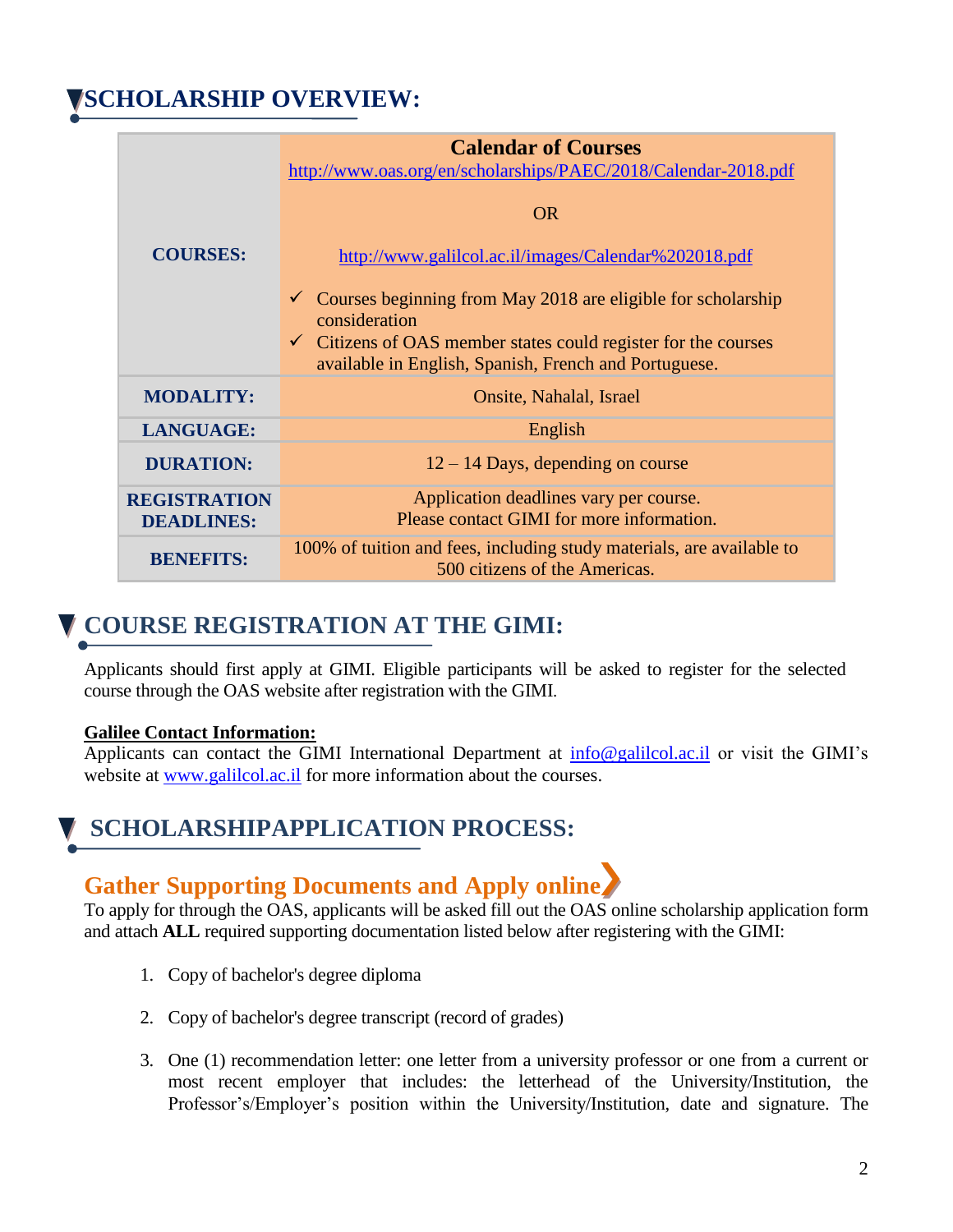recommendation letter should be addressed to the OAS Scholarship and Training Programs, Department of Human Development, Education and Employment.

- 4. Curriculum vitae or resume
- 5. Response to essay question: you are required to respond to the following essay question. The essay should be written in English and have a minimum of 800 characters (not words) and a maximum of 2900 characters, including spaces.

Essay Question: *Describe how participating in this course will enhance your professional skills, and directly impact institution, community and country*

- 6. Proof of English proficiency, if required: participants whose native language is not English will be required to submit one of the following as proof of English proficiency:
	- a. An official transcript verifying completion of studies in an English speaking university in the last five years;
	- b. A test of English as a Foreign Language (TOEFL) with a score of 570 or higher for the paper based test, 230 for computer-based test, or an internet-based TOEFL (IBT) score of at least 89;
		- *i. The date stated on the TOEFL or IELTS certificate must be within two years of your proposed start date.*
	- c. IELTS 6.5, or the equivalent
	- d. Other standard English proficiency certificates
- 7. Proof of Additional Funds proof that you have sufficient funds to cover remaining local expense fee, estimated at USD 3,400 based on double occupancy and USD 4,600 based on single occupancy, and other costs not covered by the scholarship by including one, or a combination, of the following documents with your scholarship application:
	- a. a copy of a rental agreement on property showing you as the property owner;
	- b. a copy of a bank statement or bank letter;
	- c. a letter from an employer showing a monthly or yearly salary;
	- d. a letter showing a student loan or additional scholarship(s), grants, financial aid.
- 8. Copy of a government issued ID (passport or national ID Card)

#### **Please note the following:**

- $\triangleright$  All documents must be in English or official translated to English.
- **ALL** the required documents must be combined into **one (1) [single PDF file](https://acrobat.adobe.com/us/en/acrobat/how-to/merge-combine-pdf-files-online.html) (no larger than 5MB).** If the file is larger than 5MB, you will be unable to summit the online form. The application system does not allow for more than one document to be uploaded. Do not include any additional documents besides those indicated.
- $\triangleright$  The online application link will only be provided to applicants who have first registered with the GIMI. See registration note above.
- **ONLY COMPLETE APPLICATIONS WILL BE CONSIDERED**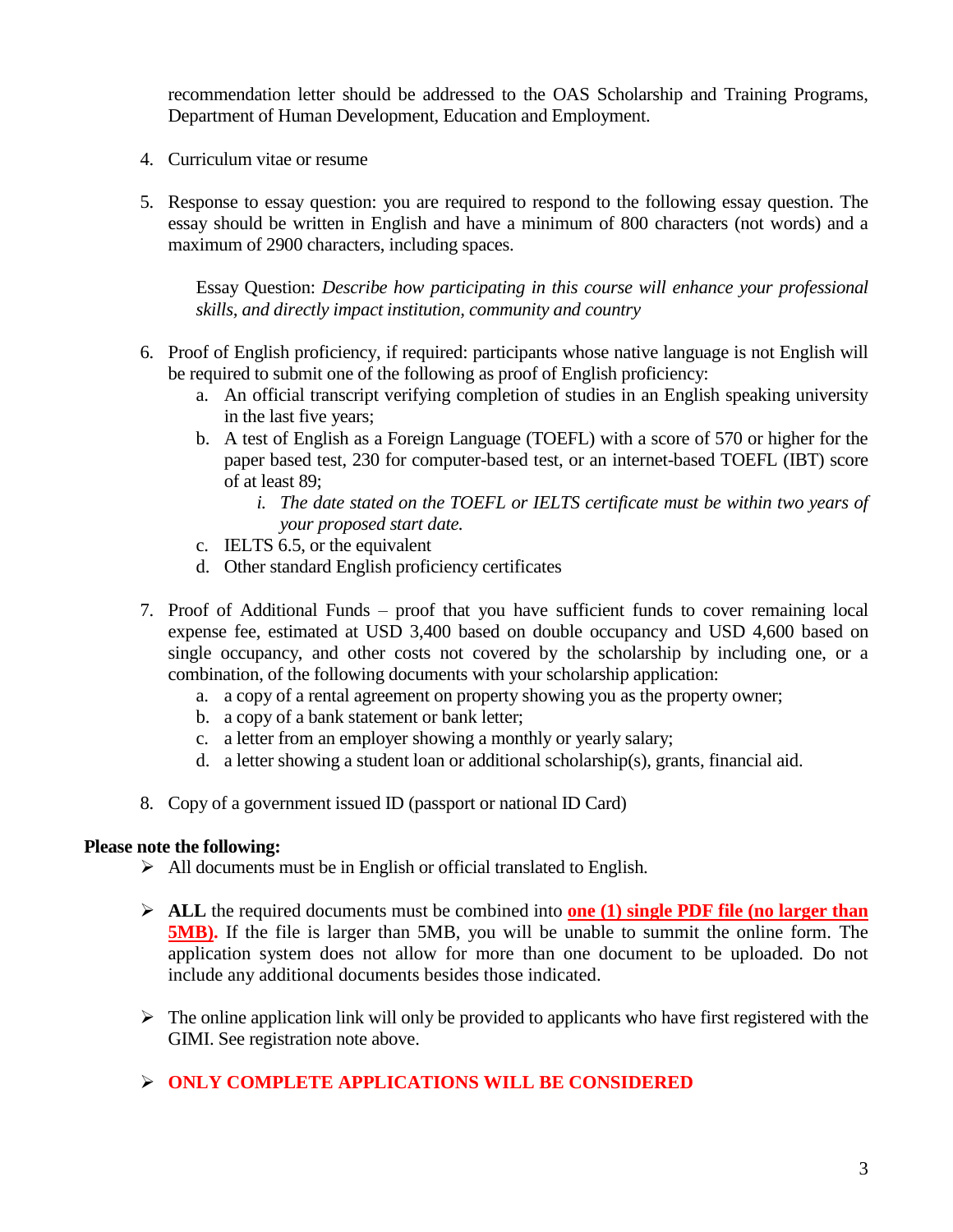### **EXPENSES NOT COVERED BY THIS SCHOLARSHIP:**

Expenses not covered by the scholarship, and which are the sole responsibility of the scholarship recipients, are:



 $\checkmark$  These above expenses listed as financial responsibility shall be the sole and exclusive responsibility of the scholarship recipients and the scholarship recipients will be responsible for payment of the remaining costs as needed to the GIMI.

# **ELIGIBILITY:**

To be considered for this scholarship opportunity, an applicant must:

- $\triangleright$  Applicants must have obtained a bachelor's degree and have at least five (5) years of managerial experience related to the course selected to meet the admission requirement of the GIMI.
- $\triangleright$  Submit a complete scholarship application with all required supporting documents; and
- Be a citizen and/or permanent legal resident of any [OAS member state.](http://www.oas.org/en/member_states/default.asp)
	- o *Applicants from Argentina must fill out a required form through the following link; <http://www.oas.org/en/scholarships/PAEC/2018/NOTA-SOLICITUD-DGCIN-2017.doc> and send it to the [National Liaison Office](http://www.oas.org/en/scholarships/regularprogram/one.asp) (ONE) in Argentina.*

The following applicants are ineligible:

- $\otimes$  Current OAS scholarship recipients;
- GS/OAS staff and their immediate relatives or GS/OAS consultants; and
- OAS Permanent officials and their immediate relatives.